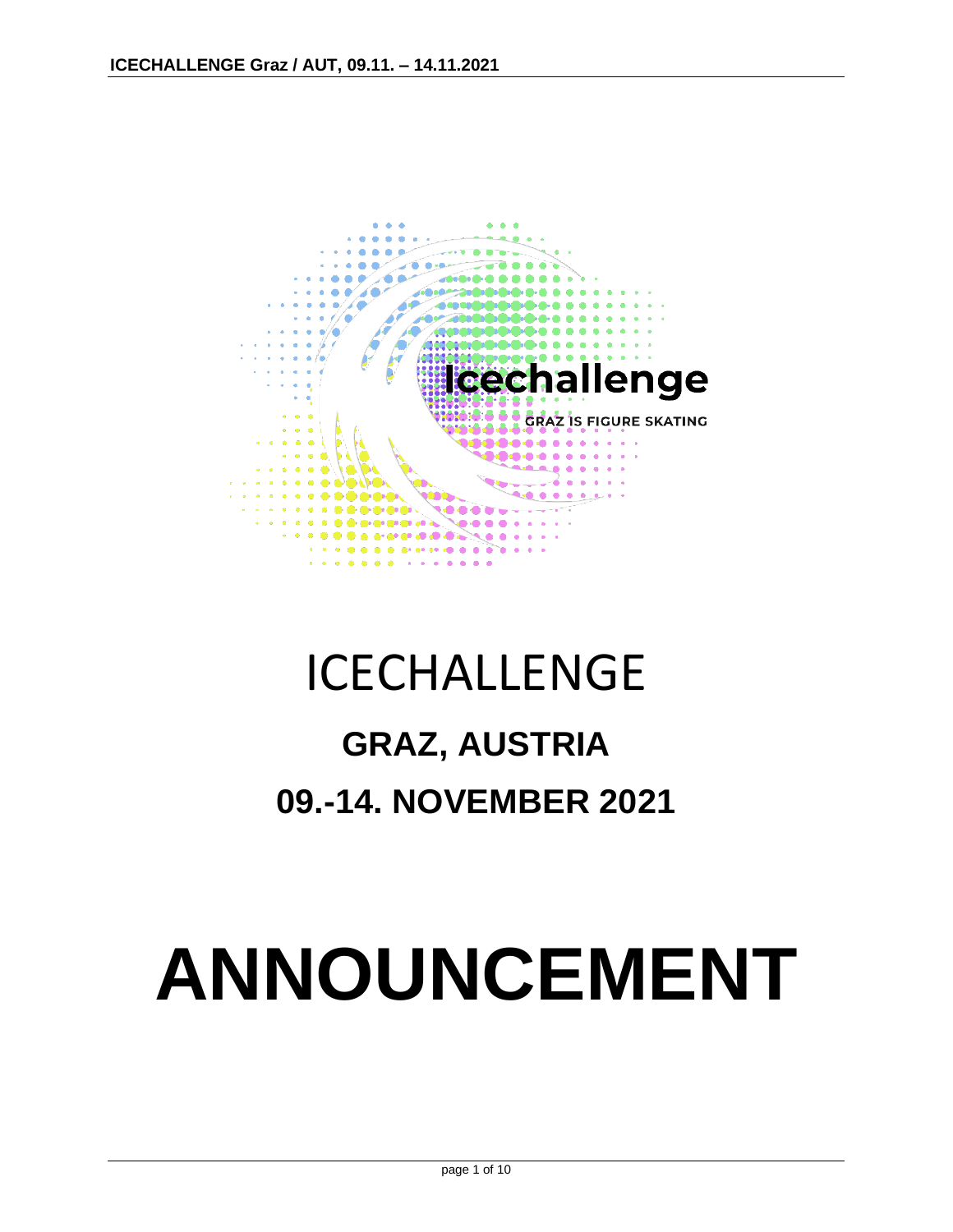**An International Junior Competition** 

**for** 

**Men, Ladies, Pairs and Ice Dance**

**&**

**International Senior Pairs Competition**

**organized by**

**Grazer Eislaufverein**

**GRAZ, AUSTRIA 09.-14. NOVEMBER 2021**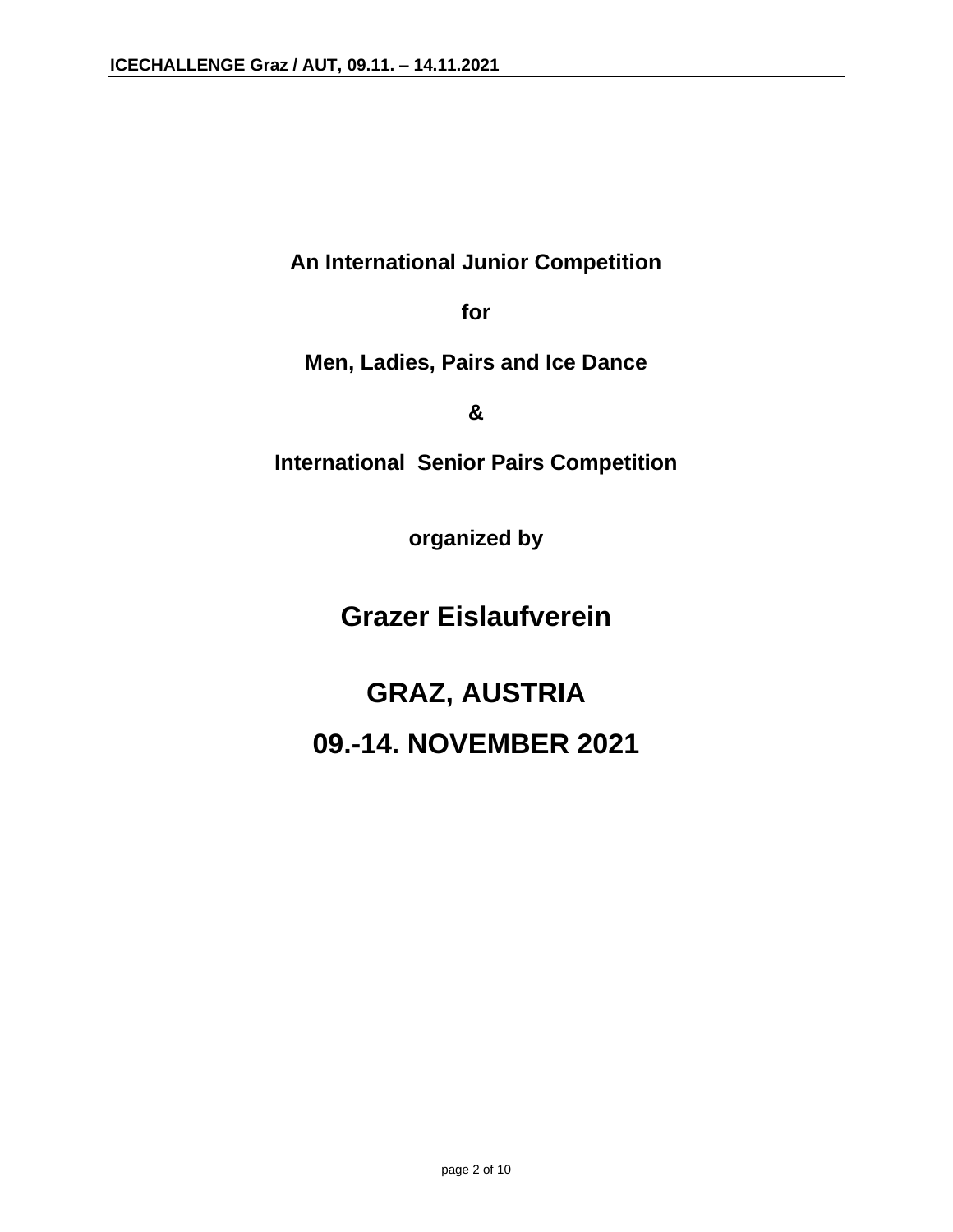## **1. GENERAL REGULATIONS**

First and foremost, the following information is subject to a timely normalization of the coronavirus situation allowing the safe organization of the Icechallenge events this November.

We have strict protocols and safety and hygiene measures for teams, media, officials and organization. We expect to publish this at the end of October in an information guide to the teams.

The **ICECHALLENGE** will be conducted in accordance with the ISU Constitution and General Regulations 2021, the Special Regulations & Technical Rules Single & Pair Skating and Ice Dance 2021, and the relevant ISU Communications.

Participation in the **ICECHALLENGE** is open to all Competitors who belong to an ISU Member, and qualify with regard to eligibility according to Rule 102, provided their ages fall within the limits specified in Rule 108, paragraph 3 a) and they meet the participation, citizenship and residency requirements in Rule 109, paragraphs 1 through 5 and ISU Communication 2030 or any update of this Communication.

In accordance with Rule 109 of the ISU General Regulations and ISU Communication 2030 all Skaters who do not have the nationality of the Member by which they have been entered or who, although having such nationality, have in the past represented another Member, must produce an ISU Clearance Certificate. Passports of all Skaters, as well as the ISU Clearance Certificate, if applicable, must be presented at the accreditation of the event for verification.

All competitors must be entered through their respective ISU Member Federation.

#### **2. TECHNICAL DATA**

**PLACE Main arena: MERKUR Eisstadion, Zoisweg 15, 8041 Graz** (an indoor ice-rink with the ice surface of 30 x 60 m, air-conditioned and heated)

> **Practice arena: MERKUR Eisstadion, Zoisweg 15, 8041 Graz** (an indoor ice-rink with the ice surface of 30 x 60 m, air-conditioned and heated)

**Main and Practice Rink are in the same complex / building.**

| <b>JUNIOR MEN</b>   | Short Program | The required elements to be skated are those listed in ISU<br>Technical Rules Single & Pair Skating 2021 Rule 611, paragraphs<br>1 and 3 for 2021/22 (and listed in ISU Communication no. 2382)<br>Duration: 2 min., 40 sec. +/- 10 sec.                                                |
|---------------------|---------------|-----------------------------------------------------------------------------------------------------------------------------------------------------------------------------------------------------------------------------------------------------------------------------------------|
|                     | Free Skating  | In accordance with ISU Technical Rules Single & Pair Skating<br>2021, Rule 612 and the respective ISU Communication. Special<br>attention should be paid to the "well balanced program" and the<br>element value.<br>Duration: $3 \text{ min.}$ , $30 \text{ sec.} +/- 10 \text{ sec.}$ |
| <b>JUNIOR WOMEN</b> | Short Program | The required elements to be skated are those listed in ISU<br>Technical Rules Single & Pair Skating 2021 Rule 611, paragraphs<br>1 and 3 for 2021/22 (and listed in ISU Communication no. 2382)<br>Duration: 2 min., 40 sec. +/- 10 sec.                                                |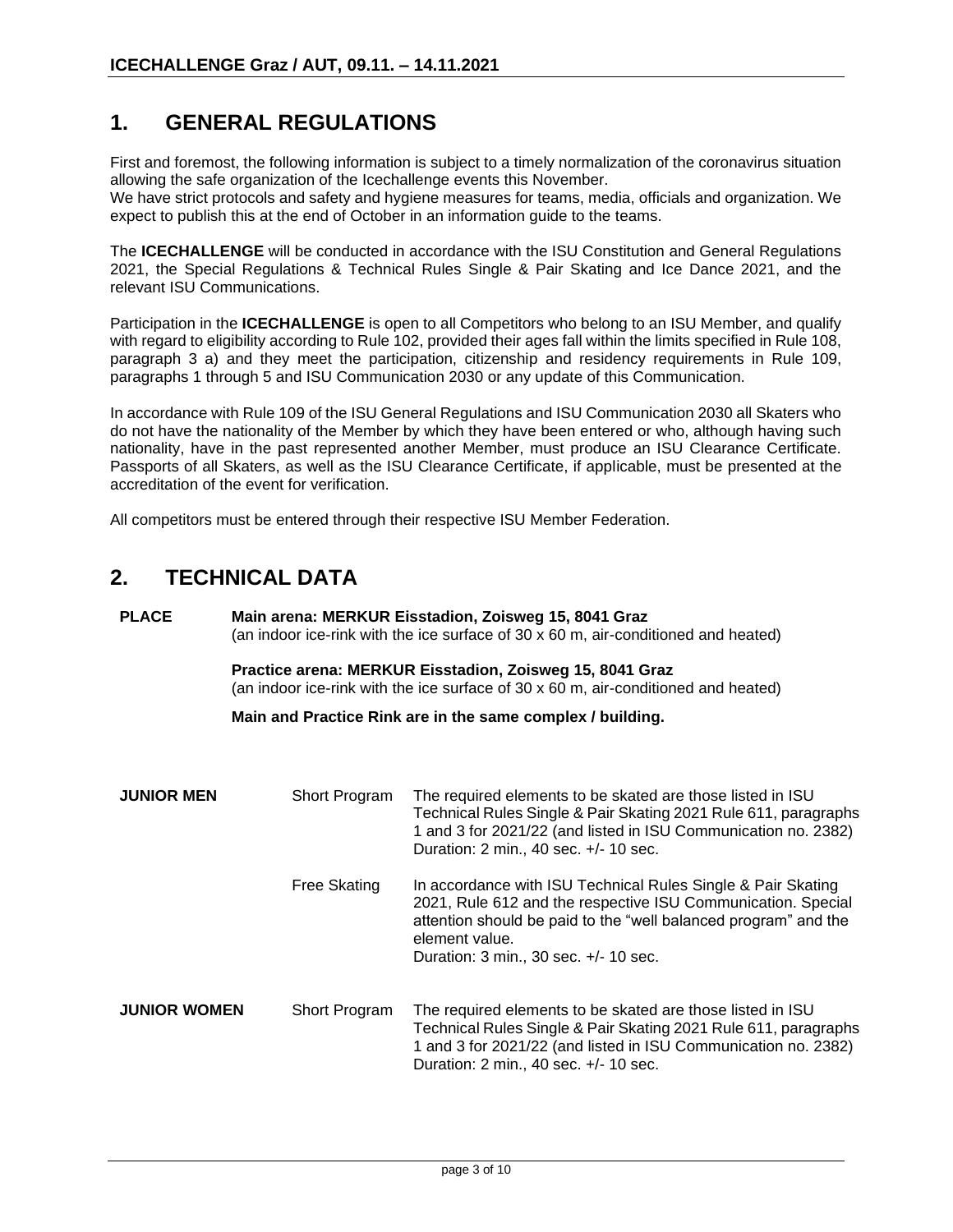|                         | <b>Free Skating</b> | In accordance with ISU Technical Rules Single & Pair Skating<br>2021, Rule 612 and the respective ISU Communication. Special<br>attention should be paid to the "well balanced program" and the<br>element value.<br>Duration: 3 min., 30 sec. +/- 10 sec.          |  |
|-------------------------|---------------------|---------------------------------------------------------------------------------------------------------------------------------------------------------------------------------------------------------------------------------------------------------------------|--|
| <b>JUNIOR ICE DANCE</b> | Rhythm Dance        | In accordance with ISU Technical Rules Ice Dance 2021, Rule<br>709.                                                                                                                                                                                                 |  |
|                         |                     | Rhythms, required elements and guidelines are those listed in ISU<br>Communications 2371 and subsequent updates.<br>2 minutes and 50 seconds, +/- 10 sec<br>Duration:                                                                                               |  |
|                         | Free Dance          | In accordance with ISU Technical Rules Ice Dance 2021, Rule<br>710. The required elements to be skated are those listed in ISU<br>Communication 2371 and subsequent updates.<br>Duration: 3 min., 30 sec. +/- 10 sec.                                               |  |
| <b>JUNIOR PAIRS</b>     | Short Program       | The required elements to be skated are those listed in ISU<br>Technical Rules Single & Pair Skating 2021, Rule 620,<br>paragraphs 1 and 3 for 2021/22 (and listed in ISU Communication<br>no. 2382)<br>Duration: 2 min., 40 sec. +/- 10 sec.                        |  |
|                         | <b>Free Skating</b> | In accordance with ISU Technical Rules Figure Skating & Pairs<br>Skating 2021, Rule 621 and the respective ISU Communication.<br>Special attention should be paid to the "well balanced program"<br>and the element value.<br>Duration: 3 min., 30 sec. +/- 10 sec. |  |
| <b>SENIOR PAIRS</b>     | Short Program       | The required elements to be skated are those listed in ISU<br>Technical Rules Single & Pair Skating 2021, Rule 620,<br>paragraphs 1 and 3 for 2021/22 (and listed in ISU Communication<br>no. 2382)<br>Duration: 2 min., 40 sec. +/- 10 sec.                        |  |
|                         | <b>Free Skating</b> | In accordance with ISU Technical Rules Figure Skating & Pairs<br>Skating 2021, Rule 621 and the respective ISU Communication.<br>Special attention should be paid to the "well balanced program"<br>and the element value.<br>Duration: 4 min. +/- 10 sec.          |  |

## **3. ENTRIES**

#### **3.1 General**

All Entries must be made by the ISU Member concerned based on the regulations for ISU in Figure Skating 2021/22.

All entries for the ICECHALLENGE, must be done through the **respective forms** by the deadline indicated. Hotel and travel information should also be entered, as well as bank information. Declarations will need to be sent to the OC aswell.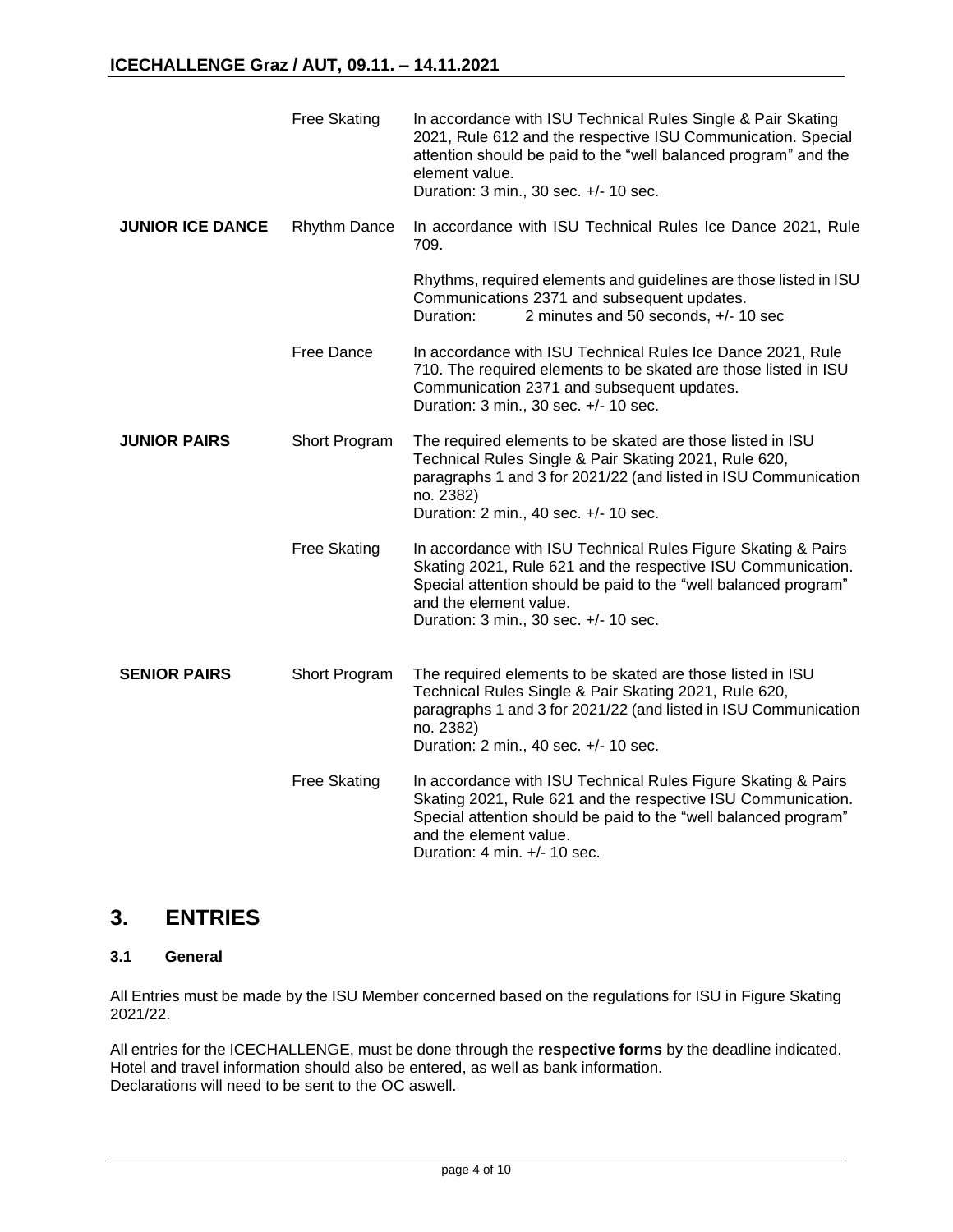#### **3.2 Preliminary Entries**

The preliminary entries must reach the Organizer by latest: 1. September 2021 by entering the information through the 01 PreEntryForm IC2021.

#### **3.3 Entries by Name**

#### **3.3.1 Entries of Competitors**

The Entries by names must be made via email with the 02 Entry Form IC 2021 to

*the organizing committee ICECHALLENGE 2021* Rochelgasse 24 8020 Graz e-mail: info@icechallenge.at

not later than: **Friday, 8. October 2021 – 20:00 h CET**.

#### **4.3.2 Entries of Judges**

Each participating ISU Member has the right to nominate one (1) judge who has at least the qualification "Judge for International Competitions".

In case of too many nominated judges the organizer will draw the panel of judges immediately after the closing date for the entries. The result of such draw will be communicated to all ISU Members involved in writing immediately after the conclusion of such draw.

The Entries of Judges must be made via email with Form 03 JudgesEntries IC2021 **Friday, 8. October 2021 – 20:00 h CET**.

Each panel of Judges will consist of at least 5 Judges.

#### **4.3.3 Entries of Team Members**

Official entries of Team Leaders, Assistant Team Leaders, Team Officials, Team Medical Staff and Coaches and the partner or relative of a Judge will be accepted. Accreditation will be provided to those who are officially accepted by the Organizer.

Please be advised that only one Coach per Skater will be accredited. An Assistant Team Leader will be accepted for Teams having six (6) and more Skaters. Only two Team Officials of each Member, including the Member President provided that they are Council Members, Technical Committee Members or Members of the Head Office of their Federation, will be accredited. Not more than one (1) Team Doctor and one (1) Team Physiotherapist will be accepted as the Team Medical Staff, for which the organizer requests the right to have a medical certification (document) presented before accreditation. An accompanying person to a Judge will only be accepted for accreditation if this person is a partner in life or a relative of the Judge. The Member Federations guarantee that the requested accreditation of Team Members will correspond to their function within the team and the Federation.

The names of all team members must be submitted via email with 04 Composition of Delegation IC 2021 and must reach the Organizing Committee not later than : **Friday, 8. October 2021 – 20:00 h CET.**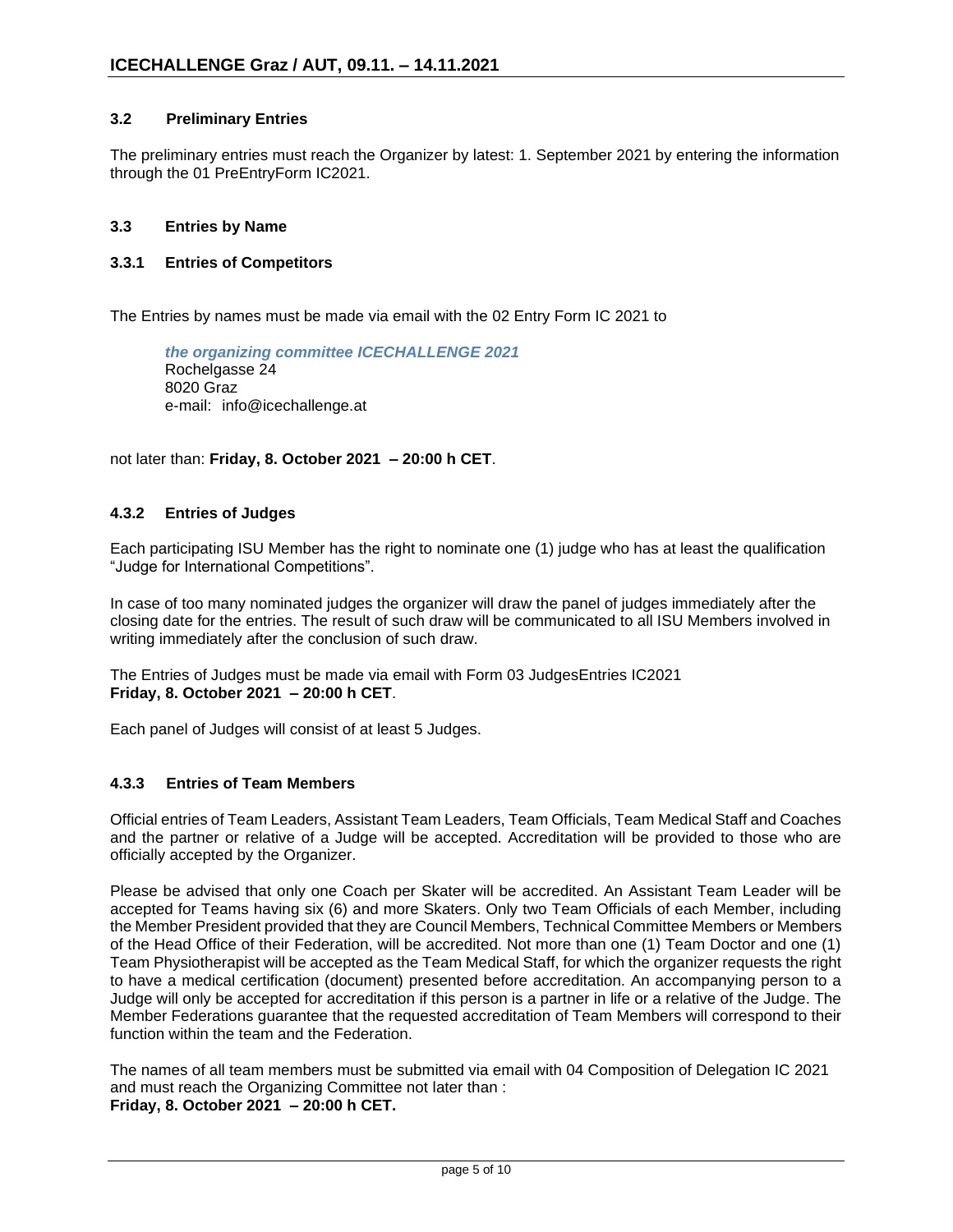#### **4.1.5 Entry Fee**

With the entry to the competition, the entry fee must be paid as follows:

**85 € per Single Skater** 

#### **140 € per Ice Dance / Pair couple**

#### **The entry fee will not be refunded in case of withdrawals for any reason.**

An entry fee has to be paid after confirmation of the official entry by name. Invoices will be sent to the federations in advance. The entry-payment has to be done till latest **15. October 2021** via banktransfer. we kindly ask to mention **Icechallenge 2021, Name & Disciplin of the skater, and Federation!** 

**If the entry fee will be paid after 15. October 2021 there will be an extra fee of 10 € / skater.**

Bank: Raiffeisen-Landesbank Steiermark Name.: Grazer Eislaufverein BIC: RZSTAT2G IBAN: AT20 3800 0000 0712 9778

## **4. APPOINTED EVENT OFFICIAL**

The members of each individual Technical Panel (Technical Controller and the Technical Specialists) will not be from the same ISU Member. The Technical Panel members will have the qualification "ISU" or "international".

The Referee will have at least the qualification "International" and could be of the same ISU Member as one member of the Technical Panel (Technical Controller and Technical Specialists).

The Data Operator and the Replay Operator will have at least the qualification "International".

## **5. MEALS, LODGING AND TRAVEL EXPENSES**

The organizer will provide and cover the expenses for rooms and meals for all Referees, the Technical Controllers, the Technical Specialists, the Data and Replay Operators beginning with dinner on **09. November 2021** until breakfast latest **14. November 2021 depending on their schedule!**

Should any of the above-mentioned persons arrive at the hotel before or stay longer than the period described above, their room costs and expenses will be the responsibility of the individual and must be paid on arrival.

The Organizing Committee will cover the costs for travel expenses for all Referees, the Technical Controllers, the Technical Specialists, the Data and Replay Operators.

## **6. MUSIC / PLANNED PROGRAM CONTENT**

All Competitors shall furnish competition music of excellent quality on CD in any other approved format, in accordance with Rule 343, paragraph 2. A list of titles, composers and orchestras of the music to be used for the Short Program and Free Skating Program for Single and Pairs, for the Short and Free Dance Program for Ice Dance and for the Exhibition must be entered on the ISU Portal. Members can download the entered information to send to the Organizing Committee.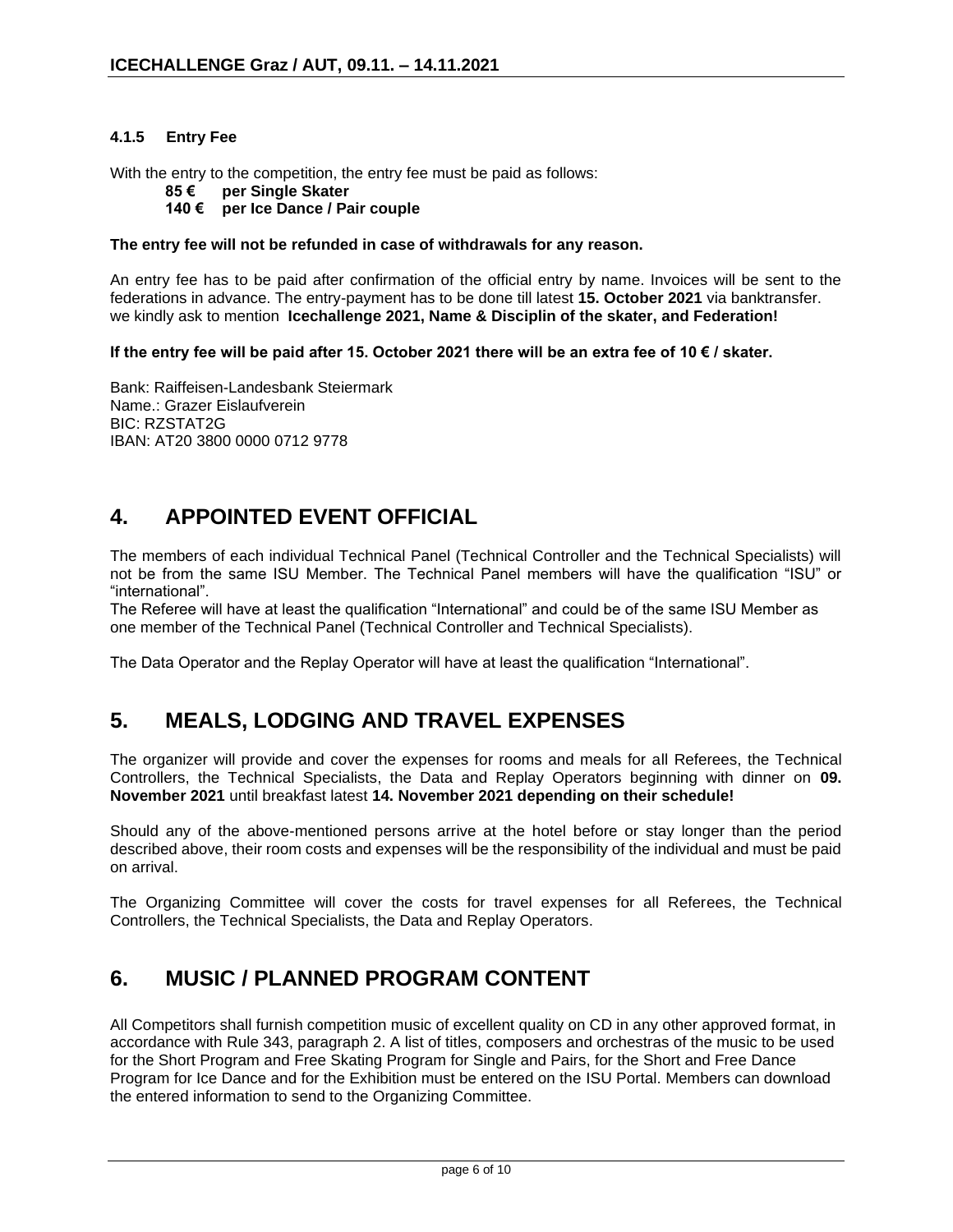In accordance with Rule 343, paragraph 2, all covers/discs must show the Competition event, Competitor's name, the Nation and the exact running time of the music (not skating time) including any starting signal and must be submitted at the time of registration. Each program (short program, free skating, short dance, free dance) must be recorded on a separate disc. In addition competitors/couples must provide a back-up drive for each program.

If music information is not complete and/or the music is not provided, accreditation will not be given.

The Planned Program Content must also be entered by the ISU Member or the Skater(s) on the dedicated ISU platform. It is mandatory that the Program Content information be filled in precisely by each Skater/team in English using the terminology for the elements listed in the respective ISU Communication.

## **7. ARRIVAL OF PARTICIPANTS / TEAMS**

The nearest airport to **Graz** is **Graz Airport (GRZ) or the Graz Hauptbahnhof** with a distance of **9 km** to the official hotel.

The Organizing Committee provides a bus shuttle to meet the teams on arrival. Please accept that we have to ask for a small transportation fee of 25  $\epsilon$  from all persons participating in this shuttle service. Please inform the Organizing Committee together with your entry whether you will be using the transportation offered.

All Referees, the Technical Panel (Technical Controllers, Technical Specialists, Data & Replay Operators) Judges, Competitors, Team Leaders, Team Officials, Team Medical Staff and Coaches are requested to announce to the Organizing Committee as soon as possible but no later than **8. October 2021** the name of the airlines, flight numbers, dates and times of arrival or any other information concerning transportation and arrivals. The detailed travel information need to be submitted via email with Form 05 TravelInformation IC 2021.

## **8. OFFICIAL HOTEL(S)**

**HOTEL ADDRESS**

HOTEL ROOMZ Conrad von Hötzendorfstrasse 96 8010 Graz

Hotel capacities can only be booked via the Organizing Committee. Booking requests have to be sent to the organizer by latest 8. October 2021. The organizer cannot guarantee the availability of rooms, for bookings which are received after that date. The room reservations for all team members have to be done exclusively with the hotel form through the organizing committee to provide the special room rates. A credit card number has to be presented or there will be asked a prepayment of 50% of the booking rate after the reservation. All final hotel payment shall be made latest upon arrival at the hotel. All extra expenses incurred by any person will be the responsibility of that person and must be paid prior departure.

If the hotel is cancelled 3 days before arrival 100% have to be paid.

For all other cancellations after the deadline of entries 50%have to be paid.

The hotel booking need to be submitted via email with Form 06 Hotel IC2021.

## **9. ACCREDITATION**

The official accreditation for Teams is planned at the **ICERINK** upon arrival.

Accreditation as a Team Member will be given to all entered Judges, Competitors and one Team Leader per participating team, one Coach per Competitor, a maximum of two Team Officials of ISU Members (including the Member President), provided that they are Council Members, Technical Committee Members or Members of the Head Office of their Federation and a maximum of two medical persons. Accreditation will only be granted to persons in those various functions if officially entered and named through their ISU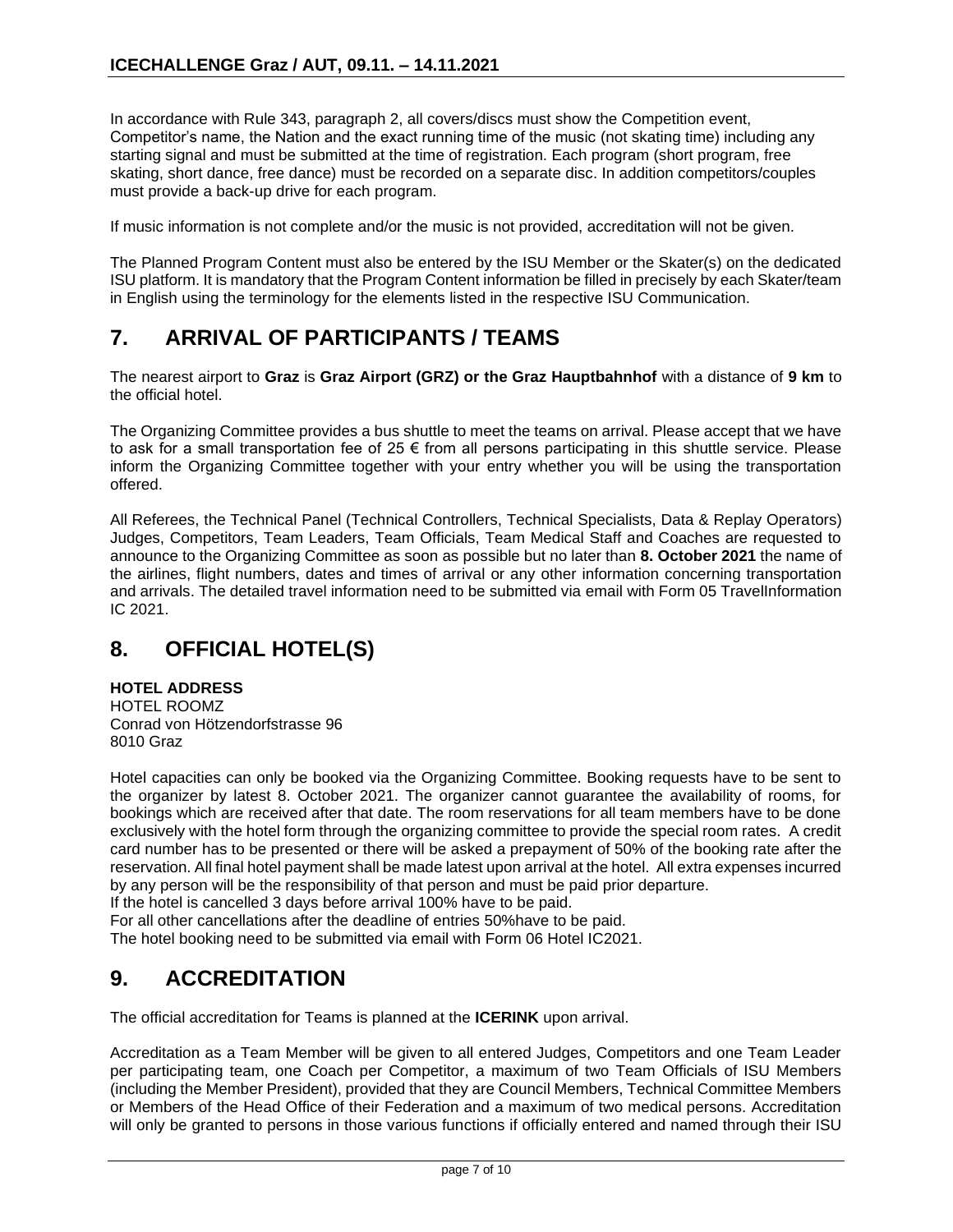Member. **The ISU Member certifies with the signed entry form the indicated functions within the team of all team members. Any misuse of any function will be sanctioned by the OC.**

Accreditation will be given to appointed Event Officials and Guests.

Chaperons will not receive accreditation. The Team Leader may request "shuttle permits" for the official registered Chaperons to join the official shuttle bus system of the Organizing Committee.

## **10. RESULTS**

The marking system (ISU Judging System) as described in ISU Technical Rule Single & Pair Skating 2021, Rule 352 and Rule 353 (Determination and publication of results) will be used.

#### **11. PRESENTATION OF MEDALS AND PRIZES**

The three best placed Skaters/Couples in each event will be announced and honored. Gold, silver and bronze medals will be presented to the medalists.

#### **12. INSURANCE / LIABILITY**

In accordance with Rule 119, it is the sole obligation of each Member participating in ISU Events, to provide medical and accident insurance for their athletes, officials and all other members of the Member's team. Such insurance must assure full medical attendance and also the return of the ill or injured person to the home country by air transport or by other expeditious. It is an internal matter of each ISU Member to decide the issue who shall pay the premium for such insurance.

The ISU and the Organizing Committee assume no responsibility for or liability with respect to bodily or personal injury or property damage incurred in connection incurred by Competitors and Officials.

## **13. EXHIBITION**

On 14. November 2021 there will be an EXIBITION GALA "ICEGALA" for skaters placed 1<sup>st</sup> -3<sup>rd</sup> and guests. After the Gala there is an invitation for all participant at the after show clubbing!

## **14. MEETINGS FOR EVENT OFFICIALS AND JUDGES**

All Referees, Technical Controllers, Technical Specialists, Data and Replay Operators and Judges are responsible to make their travel arrangements in order to be able to attend the respective event related meetings. If any other party makes the flight arrangements, the Referees, Technical Controllers, Technical Specialists, Data and Replay Operators and the Judges are responsible to check if such arrangements are in line with the detailed schedule as mentioned under paragraph 18.

## **15. INFORMATION AND VARIOUS**

For information, please contact the Organizing Committee:

*the organizing committee ICECHALLENGE 2021* Rochelgasse 24/8 8020 Graz, AUSTRIA phone: +43 660 5084053 e-mail: info@icechallenge.at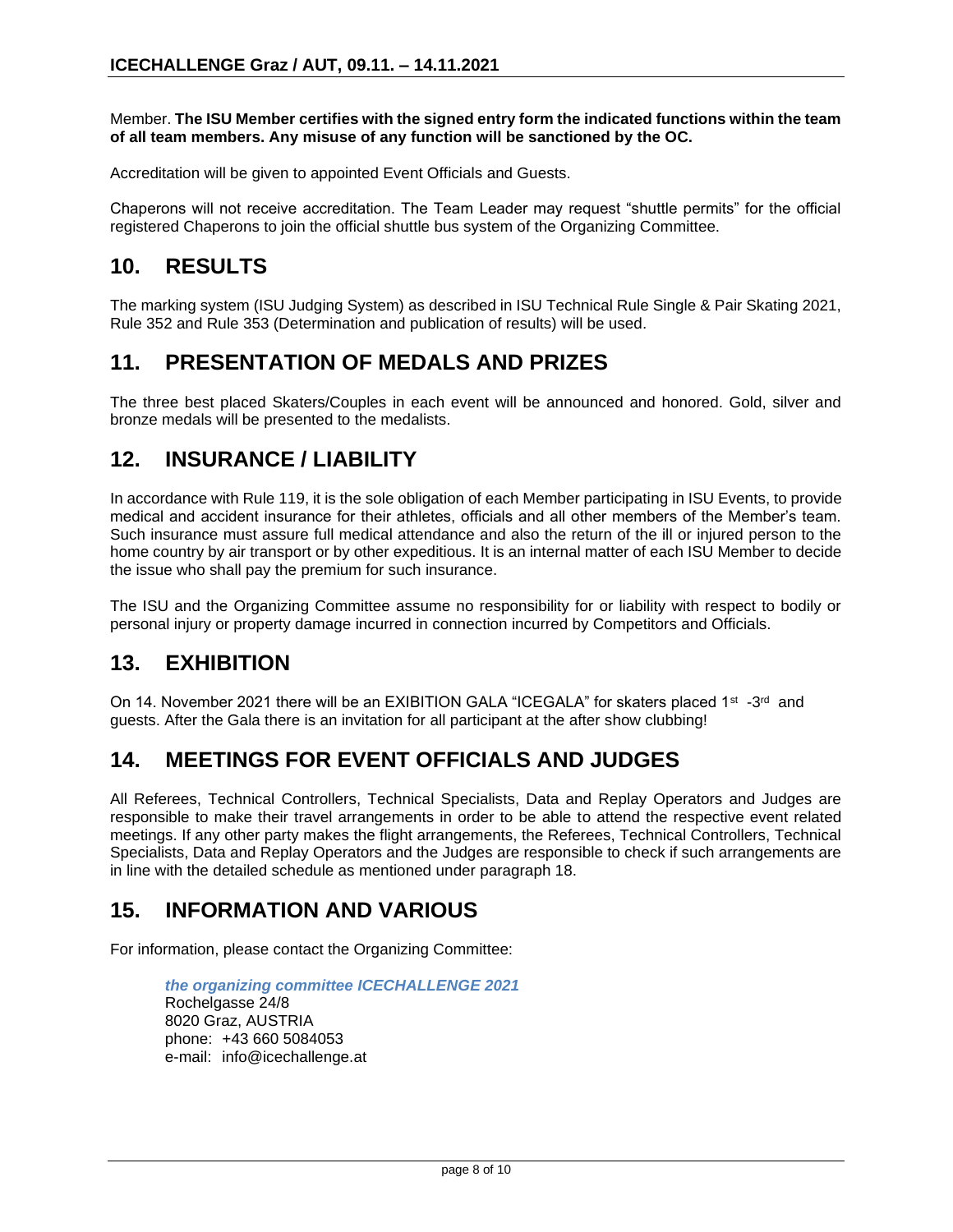## **16. EVENT SCHEDULE**

| Wednesday                      | Official practice                                                |
|--------------------------------|------------------------------------------------------------------|
| November 10, 2021              | Team Leaders Meeting                                             |
|                                | Individual Technical Panel Meetings per Discipline               |
|                                | Referees and Technical Controllers Meeting                       |
|                                | Judges Draw and Meeting<br><b>Short Programs SINGLES</b>         |
| Thursday,<br>November 11, 2021 | <b>Free Skating SINGLES</b>                                      |
| Friday,<br>November 12, 2021   | <b>PAIRS Short Program</b>                                       |
|                                | <b>PAIRS Free Skating</b>                                        |
|                                | <b>ICE DANCE Short Dance</b>                                     |
| Saturday                       | <b>ICE DANCE Free Dance</b><br>Round Table Discussion for Judges |
| November 13, 2021              | <b>ICEGALA</b>                                                   |

#### **Please note:**

**This schedule is subject to changes and will be updated in accordance with the final number of entries.**